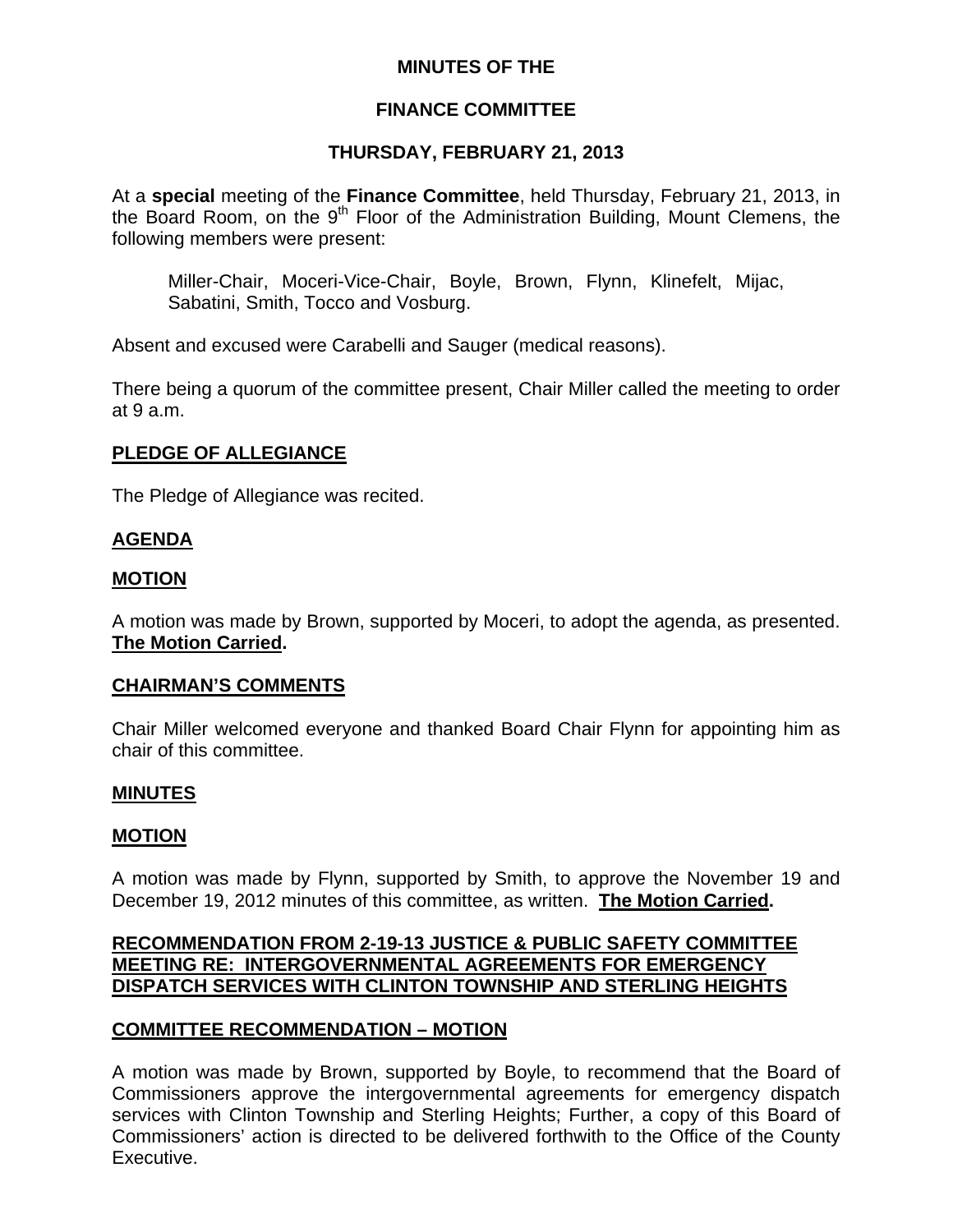Commissioner Moceri referred to page 3, Article 3, N, pertaining to related agreements, addenda, attachments and other documents; she asked what degree the Board would be able to make changes and when involvement would take place.

George Brumbaugh indicated that Jill Smith was involved with this contract and apologized for not being familiar with all of its terms.

Board Chair Flynn requested clarification be provided, and indicated that this had been brought up at a Justice and Public Safety Committee meeting during which it was stated that any changes, extensions or addenda should be brought back to the Board.

George Brumbaugh noted that in looking at the contract, any extensions beyond its terms, or any monetary changes, would be required to come back to the Board for approval.

Pete Provenzano commented that the contract authorizes the Office of the County Executive to execute its provisions, one of them being to change the dollar amount charged to communities. He said if any other provisions in the contract were changed, those would have to come back to the Board.

Chair Miller restated that the fee schedule could be amended unilaterally, but any other part of the agreement would have to come back to the Board for approval; Pete Provenzano confirmed this statement.

Commissioner Klinefelt made reference to the top section of page 7, specifically the two attachments, which she thought were in conflict with Section 3. Pete Provenzano said he would discuss with the attorneys who drafted the agreement.

George Brumbaugh noted that specific terms take precedence over general terms; since the item referred to by Commissioner Klinefelt was specific, changes would have to come back to the Board for approval.

Sheriff Wickersham and Pete Provenzano expressed agreement with Corporation Counsel's opinion.

Board Chair Flynn requested a written opinion from Corporation Counsel regarding changes.

The following commissioners spoke: Smith, Klinefelt and Brown.

Chair Miller called for a vote on the motion and **THE MOTION CARRIED.** 

# **QUARTERLY EXPENDITURE AND REVENUE REPORTS FOR 12-31-12**

Pete Provenzano overviewed the reports and stated that the general fund is 20 percent under budget, which is due to savings in personnel and operating expenses.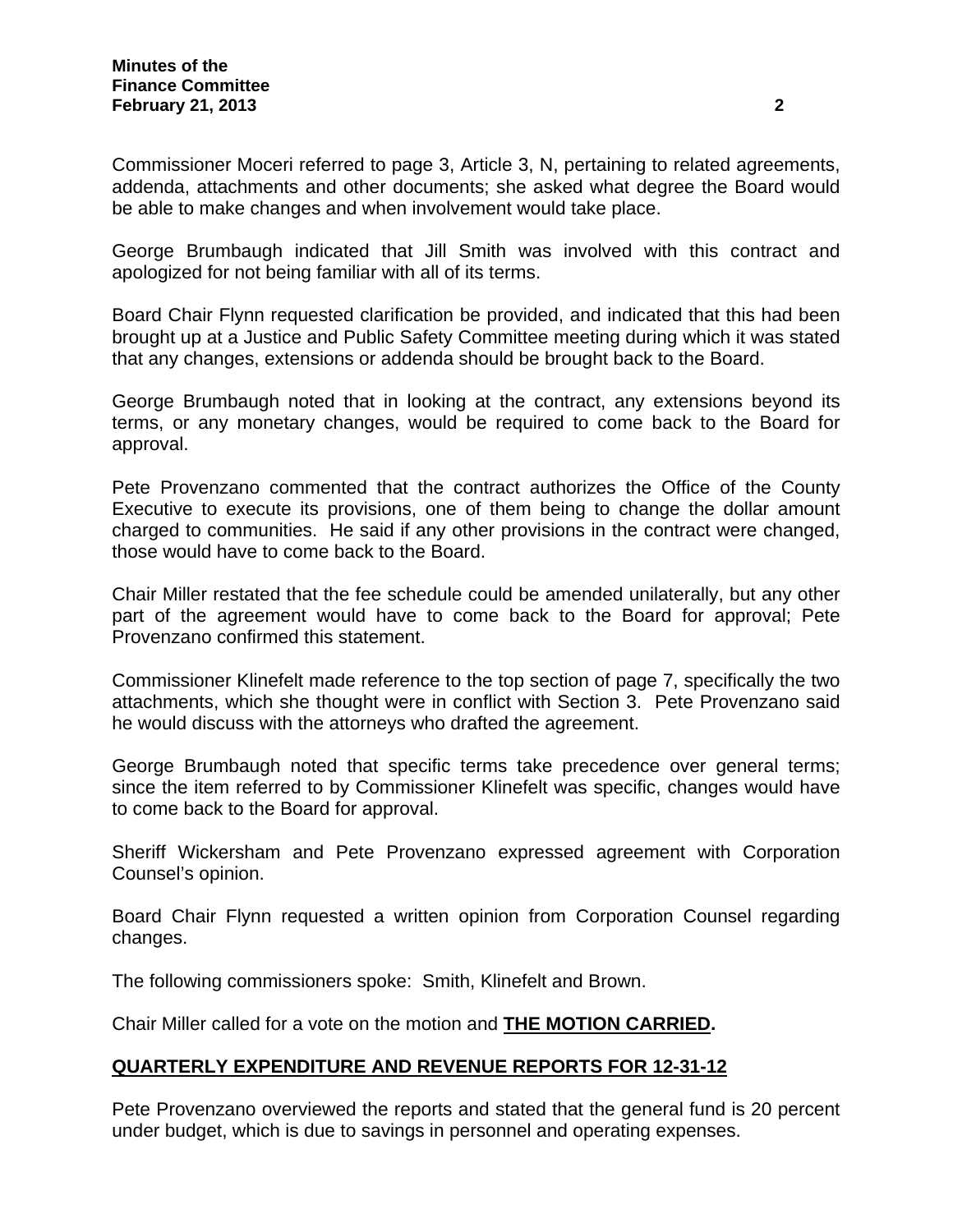The following commissioners spoke: Brown, Sabatini, Mijac, Flynn and Miller.

Chair Miller stated that Pete Provenzano has agreed to include more information in these reports and he asked commissioners to let him know what additional detail they feel is necessary. He said he would like to see something included about FTE's, a list of measurables and outcomes and line item transfers.

Commissioner Vosburg suggested future reports include an indication if the monies received and spent are in line with expectations for the quarterly time period in which they fall, as well as a notation as to which budget adjustments had been approved by the Board and which were internal line item changes.

Board Chair Flynn asked that commissioners submit suggestions regarding future reports in writing to him or Chair Miller.

#### **MOTION**

A motion was made by Tocco, supported by Mijac, to receive and file the Quarterly Revenue and Expenditure Reports for the period ending December 31, 2012 as submitted by the County Executive's Office. **The Motion Carried.** 

#### **APPOINTMENTS OF LAW FIRMS**

#### **MOTION**

A motion was made by Vosburg, supported by Mijac, to concur in the appointments of the following law firms:

McConaghy & Nyovich, PLLC to represent the County in the litigation entitled John P. Greiner, Jr. vs. the Charter County of Macomb and

Martin Bacon & Martin to represent the County in the litigation entitled James Douglas Wuolukka vs. Jonathan Jarred Ramlow, County of Macomb and Auto Club Insurance Association.

The following commissioners spoke: Vosburg and Flynn.

Board Chair Flynn referred to project labor harmony agreements and requested that Corporation Counsel provide an update or report at a future meeting. George Brumbaugh said he would provide a written report to the commissioners.

Chair Miller called for a vote on the motion and **The Motion Carried.** 

#### **CORRESPONDENCE**

Chair Miller noted a January 28, 2013 letter from Judge Denis LeDuc to County Executive Hackel regarding additional security for the 42-1 District Court.